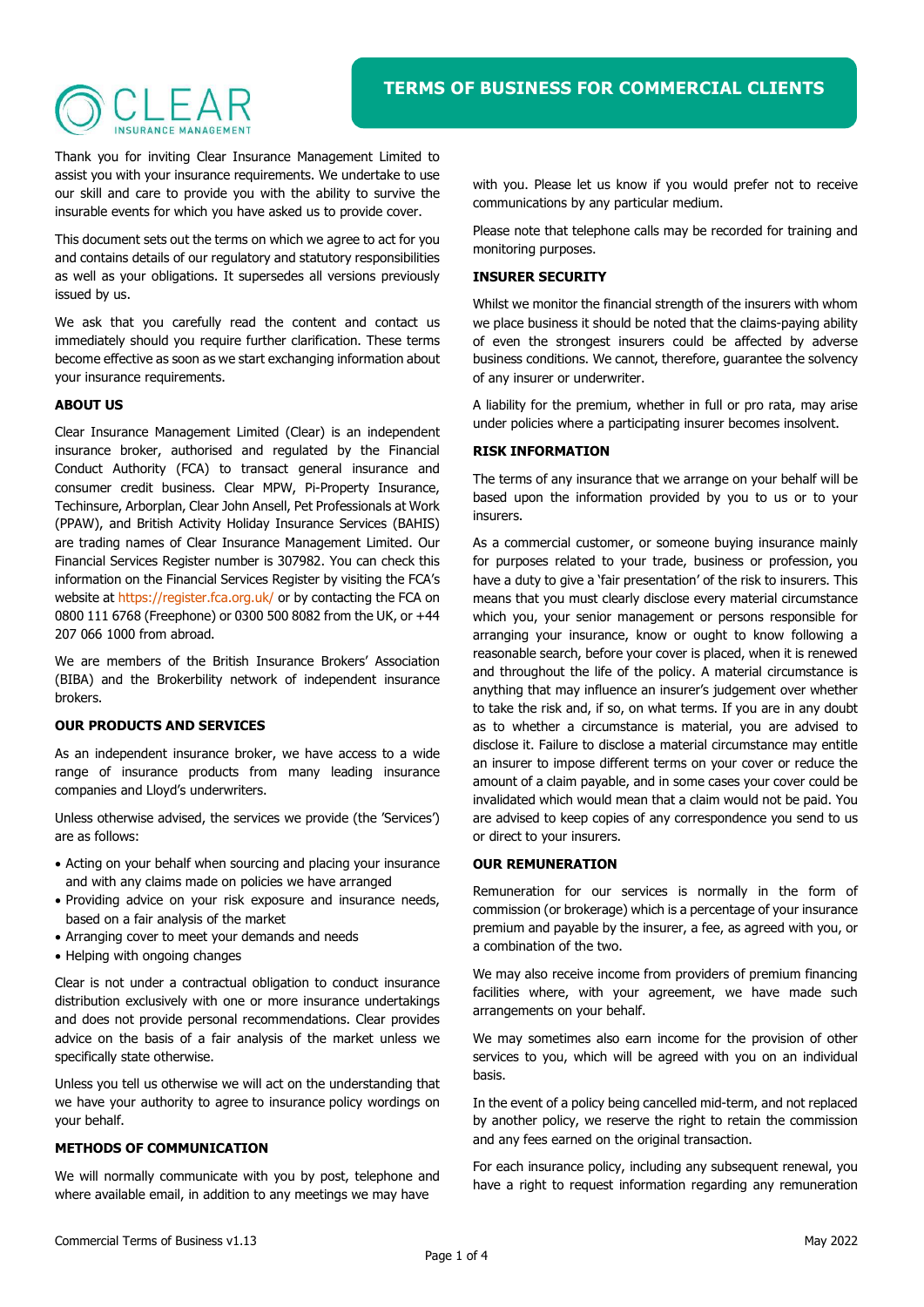that we have received as a result of placing your insurance business.

## **CHARGES**

An Administration Fee of £20 may be levied if a cheque payment for premiums due fails to clear through the banking system.

### SETTLEMENT TERMS

You are responsible for the prompt settlement of insurance premiums so that we can make the necessary payments to your insurers. Unless otherwise advised, premiums and related fees are due prior to renewal or inception of the policy.

We have no obligation to fund any premiums on your behalf and reserve the right to cancel or lapse your Insurance Policy or cover if you fail to make any payment as it falls due. We cannot be held responsible for any loss which you may suffer as a result of a policy being cancelled or otherwise prejudiced due to the late payment of a premium where the delay is attributable to you.

You shall pay all amounts due in full without any deduction or withholding except as required by law and you shall not be entitled to assert any credit, set-off or counter claim against us in order to justify withholding payment of any such amount in whole or in part. We may, without limiting our other rights or remedies, set-off any amount owing to us against any amount payable by us to you. In the event of late payment, you may be required to pay statutory interest from the due date until the date it is paid.

All amounts payable by you are exclusive of amounts in respect of value added tax chargeable for the time being (VAT). Where any taxable supply for VAT purposes is made by us to you, you shall, on receipt of a valid VAT invoice from us, pay to us such additional amount in respect of VAT as is chargeable at the same time as payment is due.

#### METHODS OF PAYMENT

We normally accept payments by cheque, credit or debit card or by bank transfer.

Payment by instalments can be arranged with specialist premium finance providers (please note that we act independently of any particular provider). We will give full information about premium payment options when we provide quotations and at renewal.

In the absence of your instructions to the contrary before expiry date, we will automatically renew your policy if payment is usually made by direct debit.

## PERSONAL CREDIT CHECKS

To comply with Consumer Credit legislation, providers of personal credit are required to carry out affordability assessments before making advances of credit. This means that whenever we are asked to arrange personal premium finance, we will pass your name, address and date of birth to the finance provider, to enable it to carry out an assessment. In assessing your application, the provider may search information held by a credit reference agency.

Please note the credit reference agency will add details of the search and your application to their records, whether or not your application proceeds, whilst a record of the search will be added to your credit record, we are advised this will not have any detrimental effect on your credit rating or history.

#### CREDIT AGREEMENT PAYMENT DEFAULTS

If any direct debit or other payment due in respect of a credit agreement entered into with our suggested provider of premium finance to pay insurance premiums, associated fees and charges is not met when presented for payment, or if you end or do not complete such credit agreement, you acknowledge and agree that it may be necessary for us or the premium finance provider to cancel on your behalf the insurance policies being paid by the said agreement, unless you immediately make other arrangements to pay the remaining balance of the insurance premiums. After cancellation, you agree that you will be responsible for any time on risk charge still outstanding and the finance provider's reasonable costs after application of any refunds allowed by the insurers. You will be responsible for putting in place any alternative insurance arrangements you need, unless you have been able to satisfy the requirements we may have in such a situation to provide an alternative solution.

#### HANDLING CLIENT AND INSURER MONEY

We hold money for premiums, return premiums or claim payments in a Client Bank Account, under a Non-statutory Trust in accordance with FCA rules. The Deed of Trust permits us to use the account to make advances of credit from time to time to our clients in order to fund their premiums, subject to strict conditions. In dealing with us you agree to our holding client money in this way. A copy of the Deed of Trust is available on request.

For the purpose of some transactions, please note that client money may pass through other authorised intermediaries before the insurer receives it.

Where we collect or hold money belonging to an insurer we may also hold that money in the same Client Bank Account.

Client money will be deposited with one or more approved banks, a list of which is available on request. Please notify us immediately if you do not wish us to use any bank or banks on this list.

Any interest earned on client money will be retained by Clear for its own use.

## MANAGING YOUR DATA

At Clear we take the protection of our customers' data seriously.

In sourcing, arranging and administering your insurance policies we will need to collect personal information and keep it up to date. We also need to share information with other parties such as insurers, loss adjustors and claims handling companies.

We may also use the data we hold about you to provide you with information about other products and services which we feel are appropriate.

Our Customer Privacy Notice provides details of how we use and share your information as well as your rights and how to exercise them. You can access it at www.thecleargroup.com/privacy-policy or contact us if you would like us to send you a copy.

#### **OUOTATIONS**

Unless stated otherwise in our documentation, all quotations provided for new insurances are valid only for a period of 30 days from the date of issue.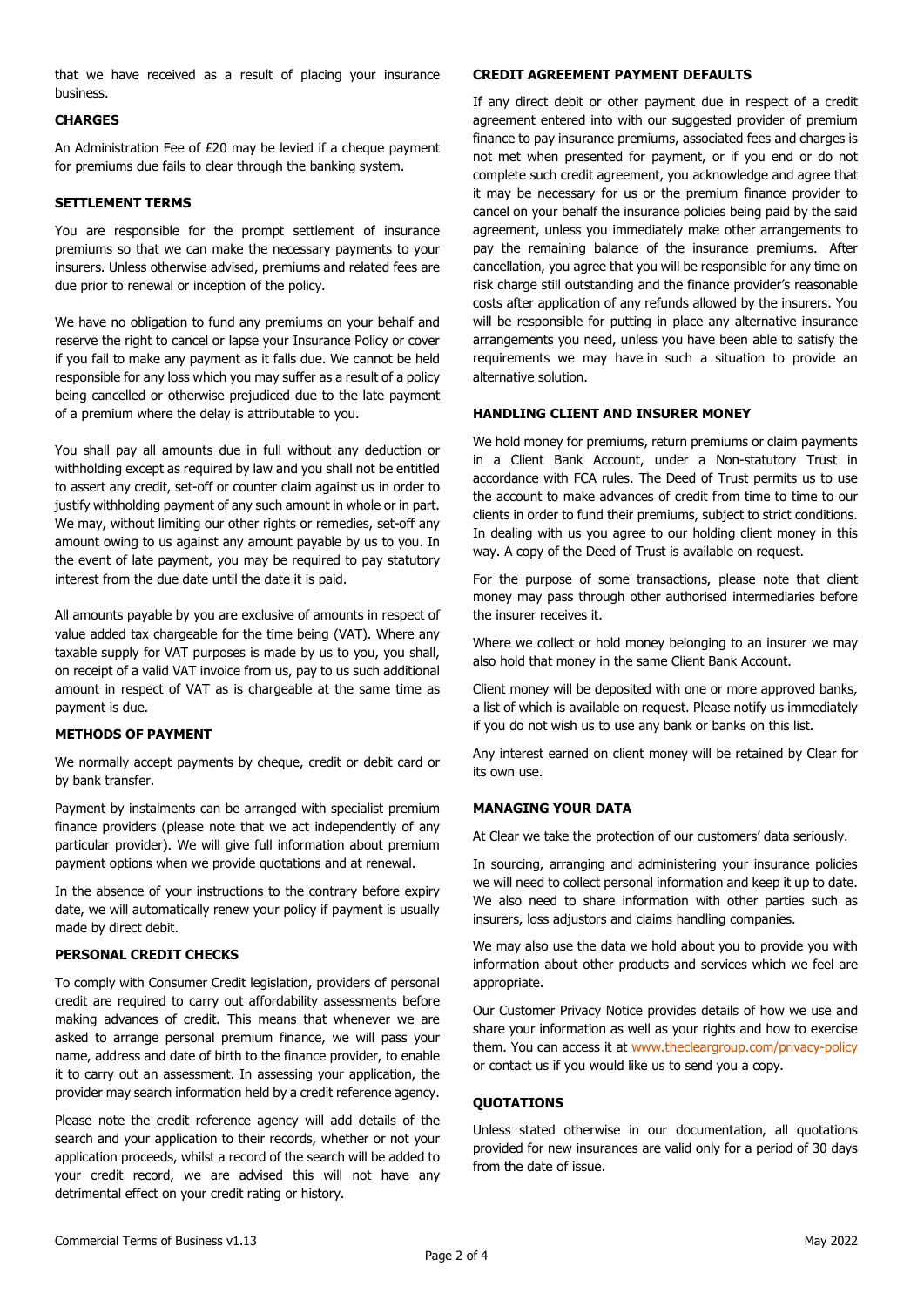You should be aware that quotations may change or be withdrawn if the information given to us or your insurers in proposal forms or declarations differs from that provided at the time the quotation was issued.

## CHANGES TO YOUR COVER

We will normally deal with any requests to increase or amend cover on the day your instructions are received, or the next working day if a weekend or public holiday. Sometimes changes cannot be processed without obtaining additional information. If additional information is required we will contact you as quickly as possible.

We will confirm changes to your policy, once agreed, in writing. We will also advise you of any extra premiums you must pay or premiums we must return to you. Refunds of less than £25 may be held to your credit and offset against future premium payments unless you specifically request otherwise.

#### RECEIPT OF INSTRUCTIONS

We do not consider instructions to arrange or change cover which are sent to us by post, electronic mail or facsimile, or left on voicemail, to have been received until they reach the relevant personnel in our offices. We do not consider instructions sent by text message to have been received until we have responded to the specific message.

We do not accept responsibility for instructions which do not reach us at all due to failures in the postal, electronic or telecommunications systems.

## **DOCUMENTATION**

Our aim is to produce documentation and issue correspondence in a clear and understandable format. In the event of any uncertainty we would ask you to let us know immediately. Our staff are always happy to clarify the cover provided.

You should check all policy documentation to ensure that the details are correct and the cover provided meets with your requirements. Any errors should be notified to us immediately.

All policies contain conditions and exclusions and some contain warranties and excesses. It is your responsibility to examine the documentation to familiarise yourself with these. A breach of a policy condition may result in non-payment of a claim and breach of a warranty may invalidate or suspend the cover if it is not complied with precisely.

We recommend that you keep policy documents for as long as a claim is possible under the policy. If your policy includes Employers' Liability insurance, it is prudent to keep a copy of all Employers' Liability Certificates issued.

## TRANSFERRED BUSINESS

If we take over the servicing of insurance policies which were originally arranged through another insurance broker or intermediary or directly with an insurer, we do not accept liability for any claim arising out of the advice given by that broker, intermediary or insurer, nor for any errors, omissions or gaps in your current insurance protection.

Please contact us without delay should any aspect of a policy, which has been transferred to us cause you concern or if you need an immediate review. Otherwise we will endeavour to review all transferred policies as they fall due for renewal.

#### MAKING A CLAIM

Many insurers provide a 24-hour Helpline in respect of claims and you should consult your policy documentation for contact details.

You must report all incidents that could give rise to a claim as soon as you become aware of them, either by contacting your insurer on their helpline or by telephoning our office. You will be advised if you need to complete a claim form or produce documentation to support your claim.

Claim payments will be made in favour of the name shown on the policy. If payment is required to a third party, a signed mandate instruction is required for the insurer to make payment to a specific payee along with a brief explanation for the request.

In certain circumstances late notification may result in your claim being rejected.

If the claim involves damage to your property, please do not dispose of damaged items and/or authorise repair work (except in an emergency or to prevent further damage) until we or your insurers advise that you can.

If your claim involves damage to third party property or injury to persons please pass copies of all correspondence, including solicitors' letters, to us immediately and unanswered. Any attempt to negotiate or respond to the incident, without prior reference to your insurers or us, may prejudice your cover.

You should be aware that a claim arising after renewal of the policy has been invited, may affect the assessment and acceptance of renewal by your insurers.

## CONFLICTS OF INTEREST

We aim at all times to treat you fairly. We will not deliberately put ourselves in a position where our interests, or our duties to another party, prevent us from discharging our duty to you. We maintain internal procedures and controls to identify and manage any potential conflicts so that at all times the interests of our customers are reasonably protected.

Where potential conflicts are particularly complex or difficult to manage, we will seek to agree with you the best way to protect your interests and may ask you to confirm that you are happy to proceed on that basis.

## COMPLAINTS PROCEDURE

We recognise the importance of service and set ourselves high standards. Should there be an occasion when we do not meet your expectations we are equally committed to dealing with any complaint in a thorough and professional manner.

If you wish to register a complaint or request a copy of our complaints procedures please contact us:

- In writing, addressed to Complaints at the address shown at the end of this document;
- By telephone to 020 7280 3450
- By email to complaints@thecleargroup.com

If you cannot settle your complaint with us you may be entitled to refer it to the Financial Ombudsman Service (FOS). You can find out more about this by visiting the FOS web site at www.financialombudsman.org.uk.